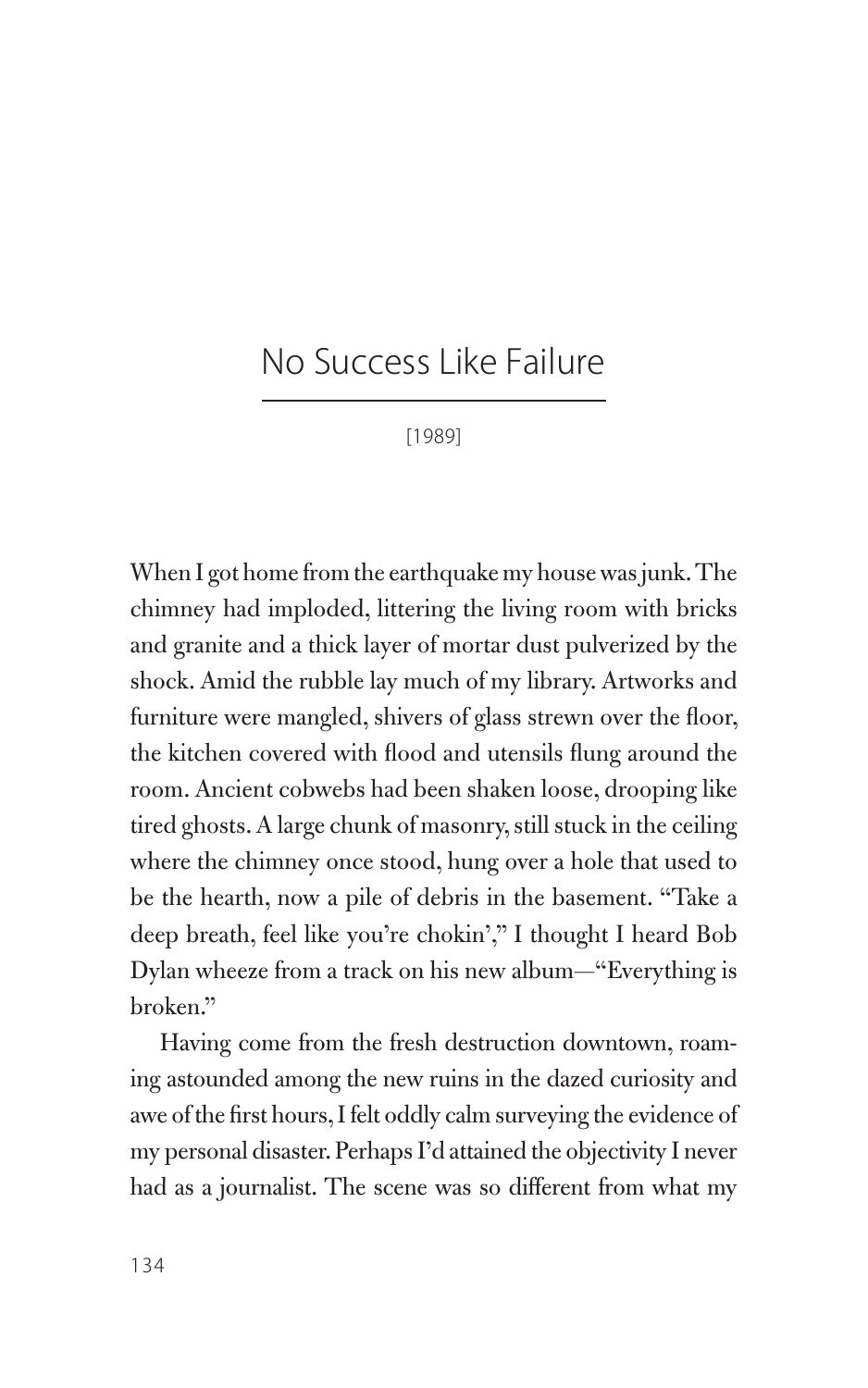home had been, I could barely claim a connection. The structure was leaning slightly on its foundation. An atmosphere of pure wreckage lingered in the air, a light sense of detachment and acceptance—humility. It was pointless to be upset; powers far larger than fear had spoken. Such a warm evening, peaceful in its way. Night fell gently. The twilight zone.

All the ordeals at the office suddenly were small. The paper's chronic problems—lack of capital, anemic ad line, staff psychodramas—shrank as survival became the issue. Three friends dining under the stars on crackers, apples and avocado proved the finest banquet imaginable. I relished the taste of my last Pacifico as we listened to the transistor. A camping adventure like this was a vacation from the commercial terrors I'd been suffering for the last three years—advertisers who weasel out on their contracts, unaffordable health insurance, irate readers incensed over our failure to conform to their viewpoint, business owners hot under the collar over an editorial, libel suits, rampaging political power clowns, ruthless competitors, insecure employees working for meager wages, agitated landladies, temperamental typesetting equipment, accounts payable, accounts receivable, meetings, working Sundays, all the nightmares of being your own boss and everyone else's too—it was refreshing to finesse the elements with a cool head and a bag of basic supplies.

Maybe you're familiar with the Fay Wray syndrome. In the movie *King Kong*, female lead Fay Wray finds herself in a sequence of perilous adventures, each more horrifying than the one before, culminating in the climactic scene at the top of the Empire State Building. For Wray all through the movie, it seems like things couldn't possibly get worse—but they keep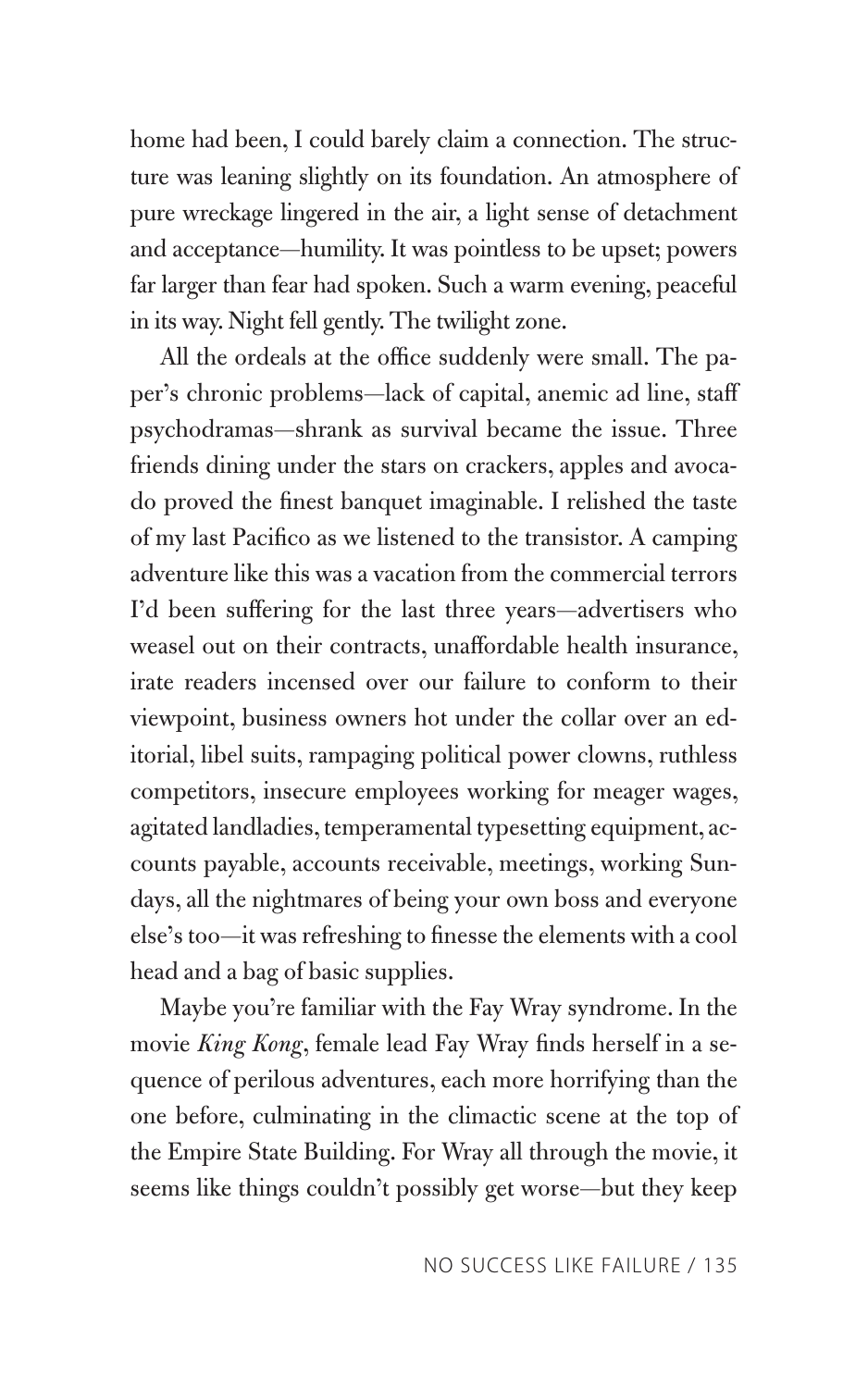getting worse. That's how it's been for me in recent months, one calamity after another, mostly to do with business. The disaster and its economic impact have been a breakthrough: now that Nature has stated its case on top of everything else conspiring to sink *The Sun*, I feel like a free man surrendering to Destiny. At last I'm able to lay my burden down.

Actually it's a privilege to witness such earthshaking events and to be a part of this awesome experience. The cosmic dimensions of the general catastrophe put individual afflictions in perspective. Everybody's in more or less the same rocky boat. It's inconvenient but exciting, dredging up lots of creative muck from the unconscious. Living above Soquel near the epicenter, I feel my psychic batteries being charged almost beyond capacity. Everyone I know is completely freaked in one way or another, as if we're all sharing in the same psychosis, having to talk nonstop, tell stories, console each other, promise to see one another soon in anxious phone calls across the state or across town, an affectionate babble of voices expressing love and comfort.

In my case friends have been calling to send condolences for *The Sun*, a loss for us all but for me a relief as well, an opportunity to start again, go back to being a writer, read some books, take a break. Over the years I've often declared I wasn't going to crucify myself on this business, would only sacrifice so much for its survival. I did it because I wanted something interesting to read and nobody else around here was about to provide it. Again and again I heard from would-be but never-was advertisers that our publication was too heavy, too intellectual, too political, not fun enough, not responsive enough to their commercial needs. So what if thirty thousand people picked us up each week—they couldn't read and shop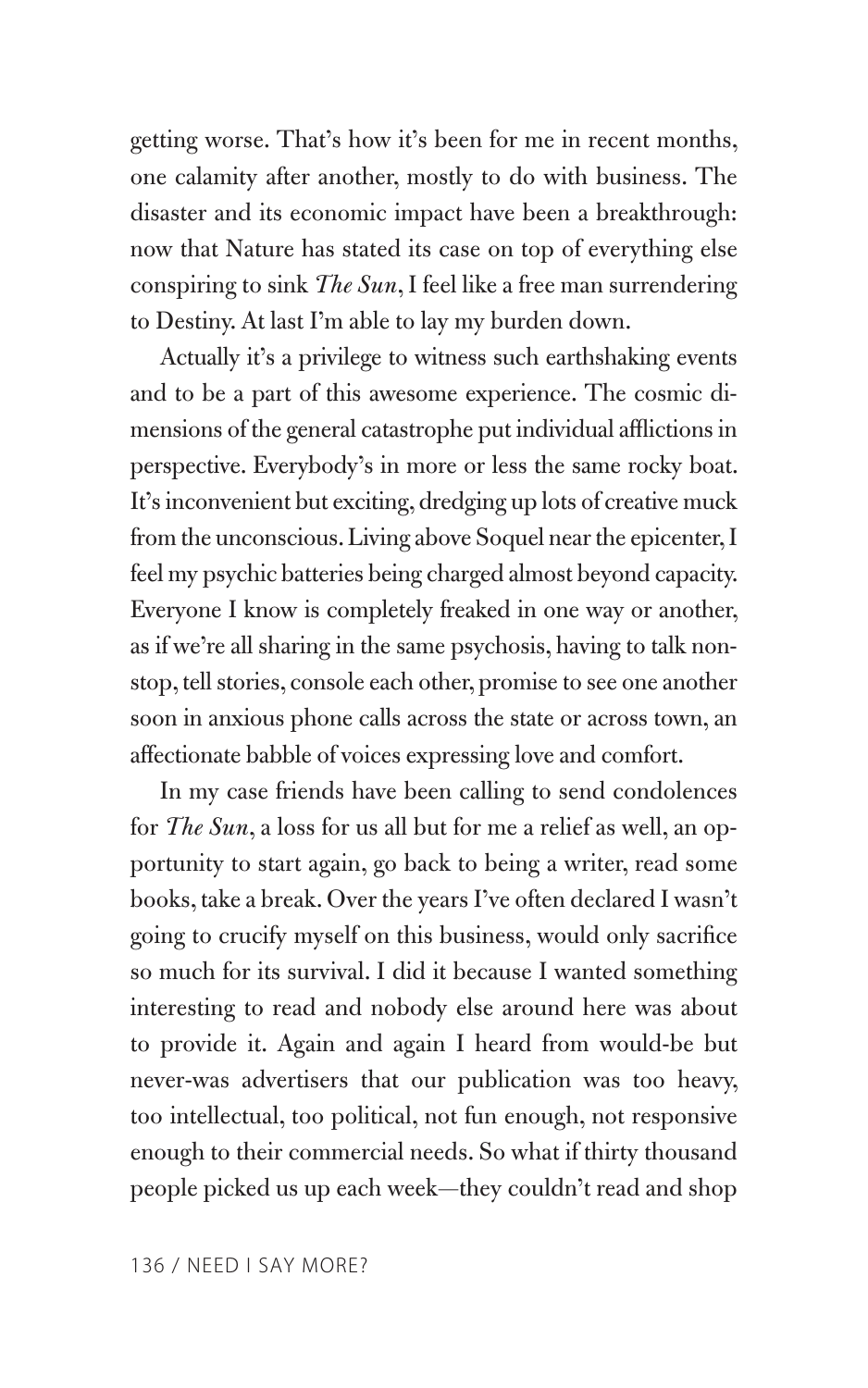at the same time, could they? Such is the dictatorship of the marketplace.

But as Mikhail Gorbachev might say, there's no success like failure. An honest effort to overcome an impossible situation is better than none at all. If I lacked the wisdom to know when to quit—constantly raising money to keep us going despite all odds—larger forces than the need to publish have made the decision for me. I can look more clearly at the daily miracles waves of vapor rising off damp grass blades in the morning, the autumnal slant of light in the afternoon, my lover's face by candlelight in our temporary shelter—without the overriding administrative angst of one who is responsible for coordinating a complex collective enterprise like putting out a weekly newspaper.

From our tower at the corner of Cedar and Union streets, across from the great black walnut in the city parking lot, we could observe the drama of people going about their business. A cast of downtown characters ranging from raving homeless evangelists to cultural and political dignitaries made for an entertaining spectacle, a voyeur's orgy of gossip and speculation amid the token facts demanded by our profession. Now we look out on a ghostly scene of cyclone fences and security guards and gawkers in search of historic snapshots, and I'm more convinced than ever that reality is more surreal than any poet imagines. The attempt to represent it otherwise, as journalists often do, is one of the greatest fictions of all.

As I patch my house back together over the next few weeks and months, I'll have the leisure to review the mess of evidence proving I existed and to sort out the salvageable treasures from the trash. I say existed because whoever I thought I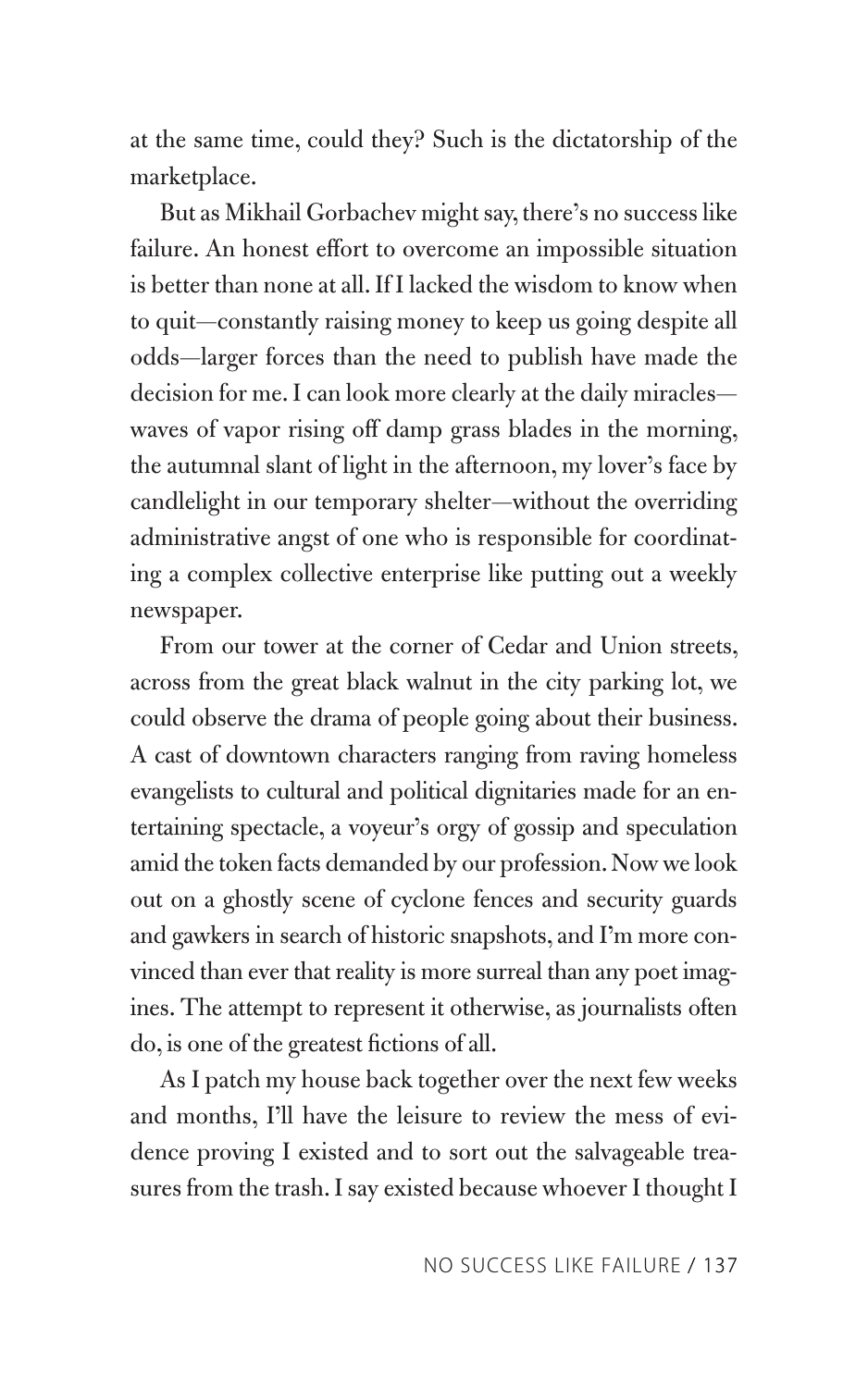was before Quake Tuesday is history, and if I make it through the aftershocks, the storms and the depression, the future is wide open. This morning as I write the air is clear. Life is more beautiful than ever.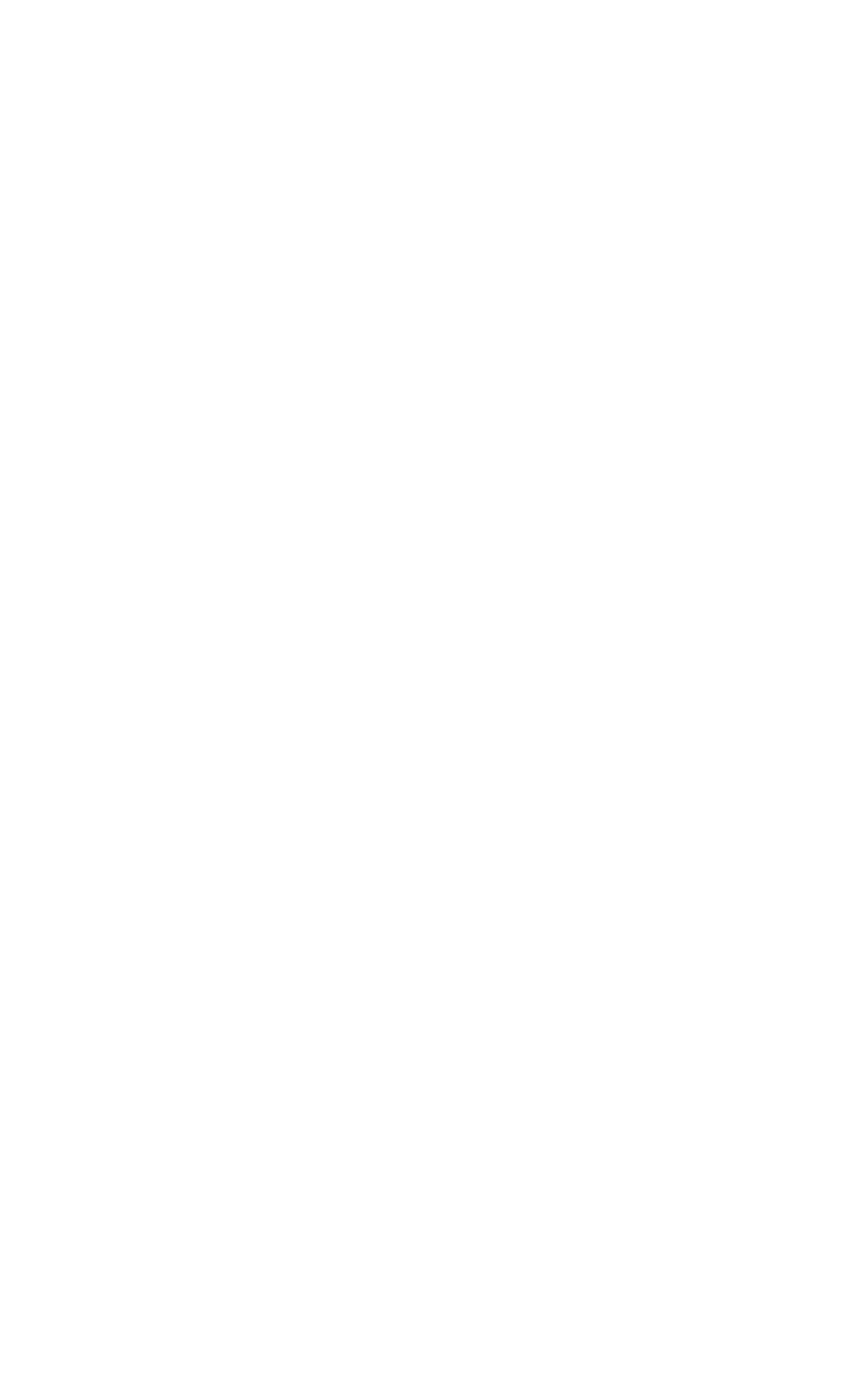## Stein versus Salomon at the Jewish Museum

[2010]

Was it a subversive stroke of curatorial genius or just a perverse coincidence that San Francisco's Contemporary Jewish Museum mounted concurrently this summer its Charlotte Salomon and Gertrude Stein exhibits? Stein of course is the Mother of All Modernists, the Paris salonkeeper who not only cultivated the budding geniuses of Picasso and Hemingway and Matisse among many others but was herself a formidable literary force, a daring experimenter with language who—for better and for worse—has influenced generations of writers. Salomon was a young German woman who had the bad luck to come of age just as the Nazis were coming to power and, despite fleeing to the south of France in 1938, was arrested there in 1943 and sent to her death at Auschwitz. She was twenty-six.

Salomon was an artist, writer and musician who authored a single sustained work, *Life? or Theatre?*, a series of several hundred gouache paintings with text telling a highly imagi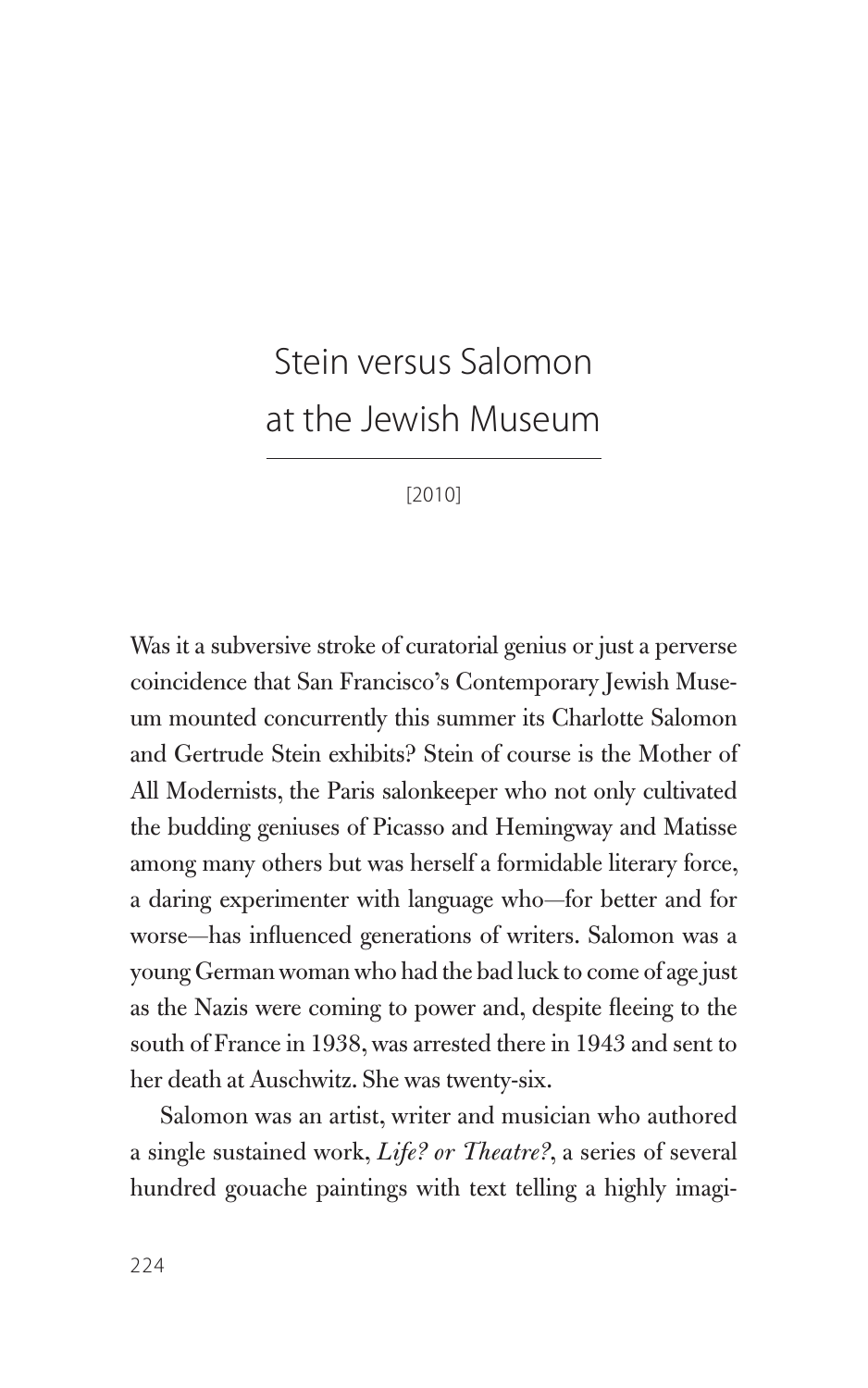native version of her life story, including a "soundtrack" of German popular and classical music—what today might be called a mixed-media or multimedia piece, or the book for a musical tragicomedy, or a graphic novel. Whatever it is, it was truly experimental for its time, but with none of the intellectual trappings or glamour of Stein's Parisian salons. Stein, much older and making her way assiduously up the cultural hierarchy as an avant-garde tastemaker, reputation-establisher and high priestess of Modernism, was about as far from Salomon's circumstances as can be imagined, but both were in France at the same time and both were Jewish. Yet they experienced very different fates and fortunes.

The Salomon exhibit was a linear tour through a substantial portion—about three hundred painted pages out of more than seven hundred—of *Life? or Theatre?* To follow the tragic story of the artist's family, including the suicides of her mother and grandmother, her own coming of age and falling in love with her music teacher, her exile and ultimate doom under France's Vichy regime, is to be moved both by the urgent energy and beauty of the work and by the terrible sadness of her young death. You wonder what she might have become as an artist, writer and/or musician had she had the chance, but because she happened to be Jewish at a time in Europe when that was a death sentence, all we have of her is this one epic work.

The Stein show, just upstairs, was a completely different kind of exhibition—not of the writer's writings nor of the art patron's collection, but a tour of her personage at home in Paris of the 1920s and 30s—many photos and portraits of Stein by her pet artists (and portraits of her white French poodle), her home décor, her clothes, her jewelry, swatches of wallpaper, restaurant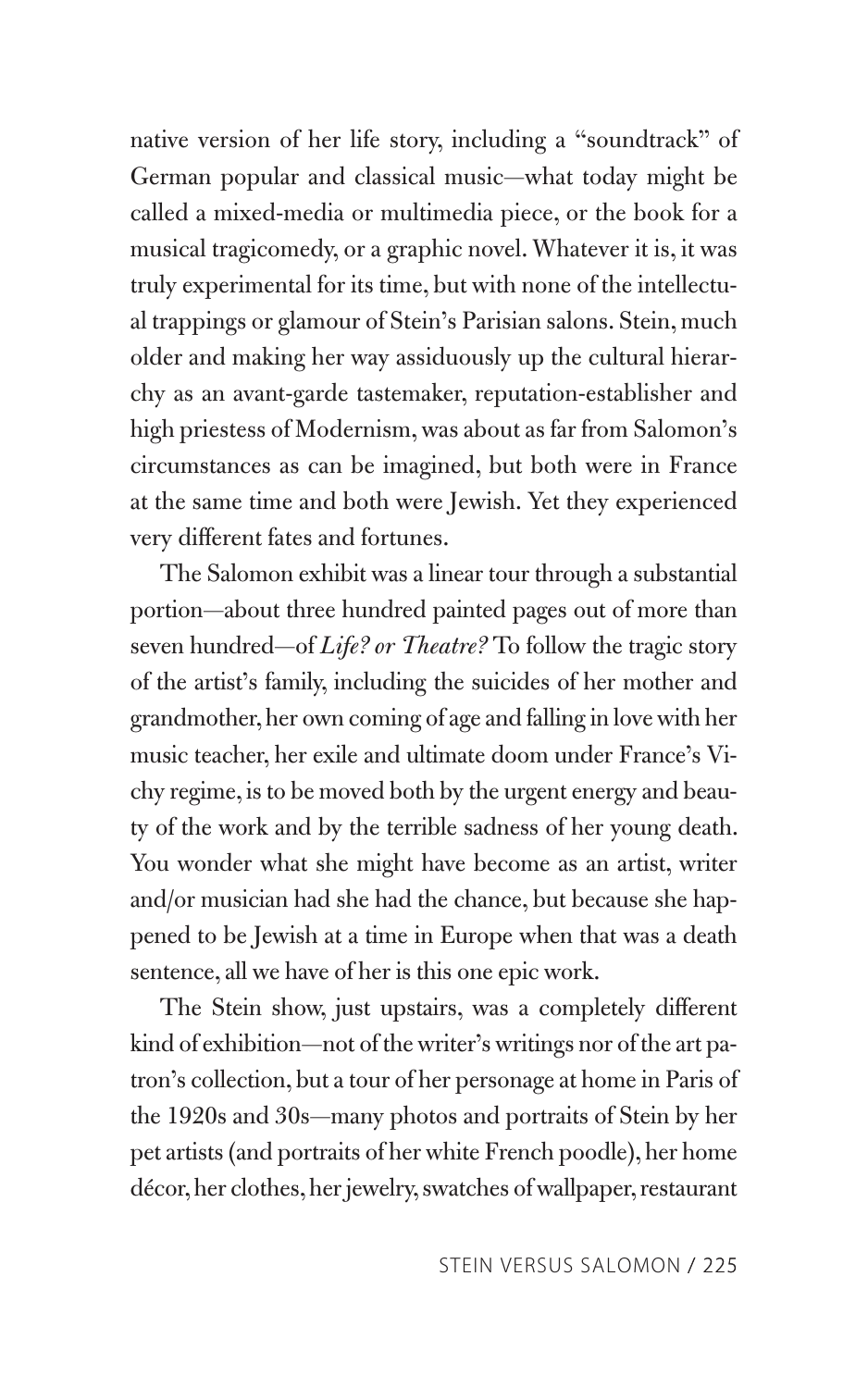menus, napkins, newspaper clippings, magazine pages, editions of her books—an artifactual record of her cultural persona, the *things* in her domestic and public life that defined her. I could feel as I strolled through this elaborate collection of artifacts the storied force of Stein's formidable personality, her tireless promotion of her favored artists and of herself, her mastery of the art of self-mythmaking. A genius in her own mind, she aggressively championed that idea in the minds of others, and through a shrewd combination of true accomplishment and skillful public relations established a permanent place for herself in twentieth-century cultural history.

Ezra Pound, her chief American expatriate rival for the throne of modernist pope, referred to Stein as "that old tub of guts," according to poet and publisher James Laughlin, who worked for both of them one summer as a Harvard student in Europe. Stein in turn dismissed Pound as "a village explainer." These two monumental egos, like King Kong and Godzilla, fought it out between the wars to determine who could be the bigger blowhard, know-it-all and scoutmaster of up-andcoming literary talent. One thing they had in common was a fondness for fascists: Stein publicly endorsed Franco during the Spanish Civil War and translated for American readers the speeches of Vichy leader Maréchal Pétain (whom she compared to George Washington) during the Nazi occupation of France, while Pound in Italy affiliated himself with Mussolini and famously ranted on the radio during World War II about the sinister conspiracies of Jewish bankers.

Despite her Jewish background, Stein breezed through the war unscathed, protected by her alliance with Bernard Fay, director of France's Bibliothèque Nationale. (This relationship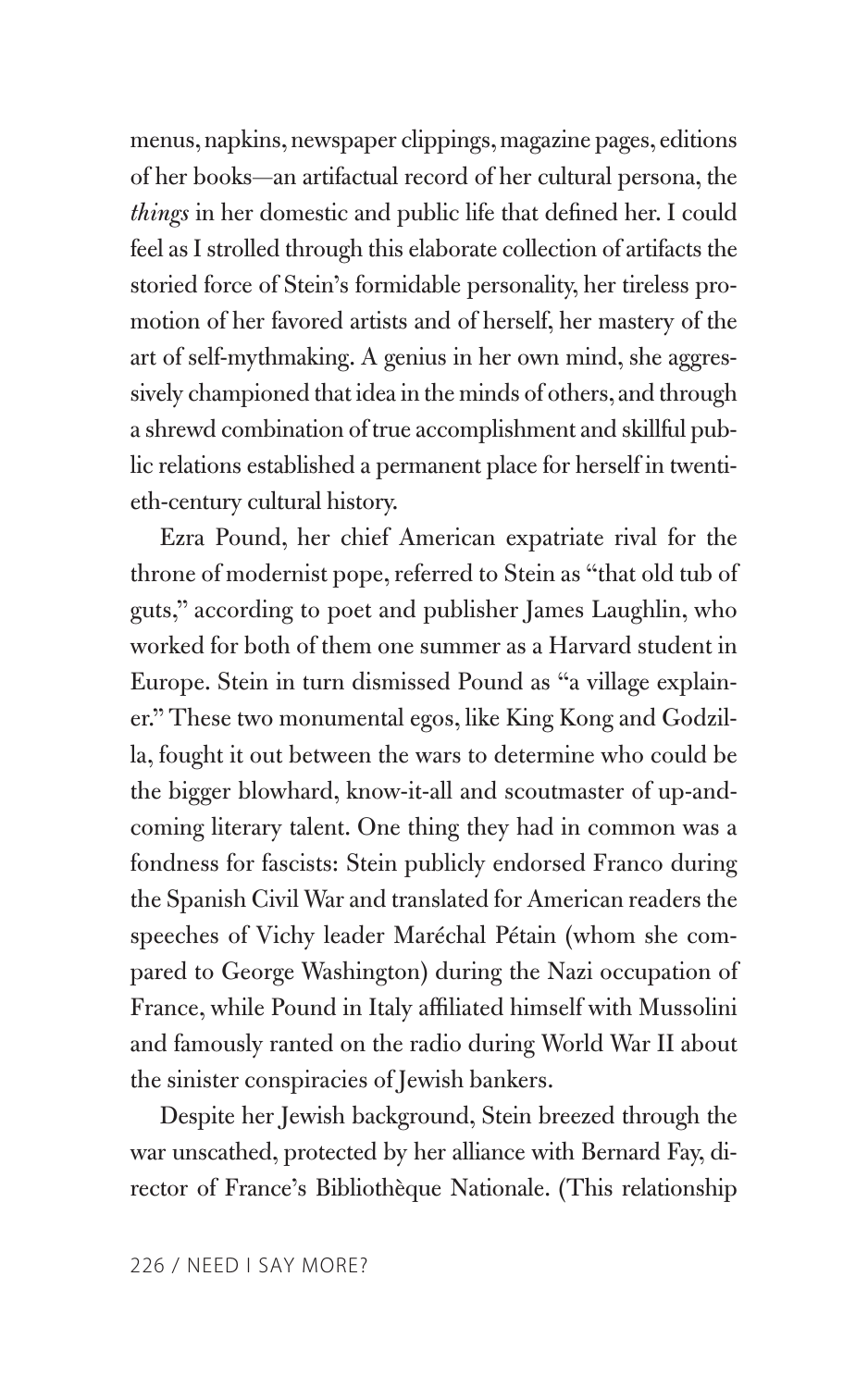is explored by Stein scholar Barbara Will in her book *Unlikely Collaboration*.) In other words, Stein was a collaborator with the Vichy government and, by association, with the Nazis. She told *The New York Times Magazine* in 1934, perhaps sarcastically, that Hitler deserved the Nobel Peace Prize "because he is removing all the elements of contest and struggle from Germany. By driving out the Jews and the democratic left element, he is driving out everything that conduces to activity. That means peace." Even if, as seems plausible, she was being sarcastic, in light of history this is a rather lame idea of a joke.

None of this is mentioned in the Jewish Museum exhibition, certainly an odd omission in this context, and doubly disturbing when considered alongside the story of Charlotte Salomon, who, lacking Stein's connections and not sharing her political sympathies, was left to a less distinguished destiny. How the museum could have mounted both shows without acknowledging this grim irony is something I'm still trying to figure out. Was it, as noted above, a subtle and profound curatorial comment on the terrible contradictions of these parallel exhibitions? Or was it simply a sign of cluelessness to celebrate Stein the shameless self-promoter and collaborator directly upstairs from the desperate creation of a victim of those she was collaborating with?

Crisis, experience teaches, tends to bring out people's true character. Knowing her days were likely numbered, from 1941 to 1943 Charlotte Salomon threw herself feverishly into painting and writing an artistic record of her life. As a Jewish woman she understood her prospects were bleak, yet rather than despair and follow her mother and grandmother into self-destruction, she embarked on the path of creation and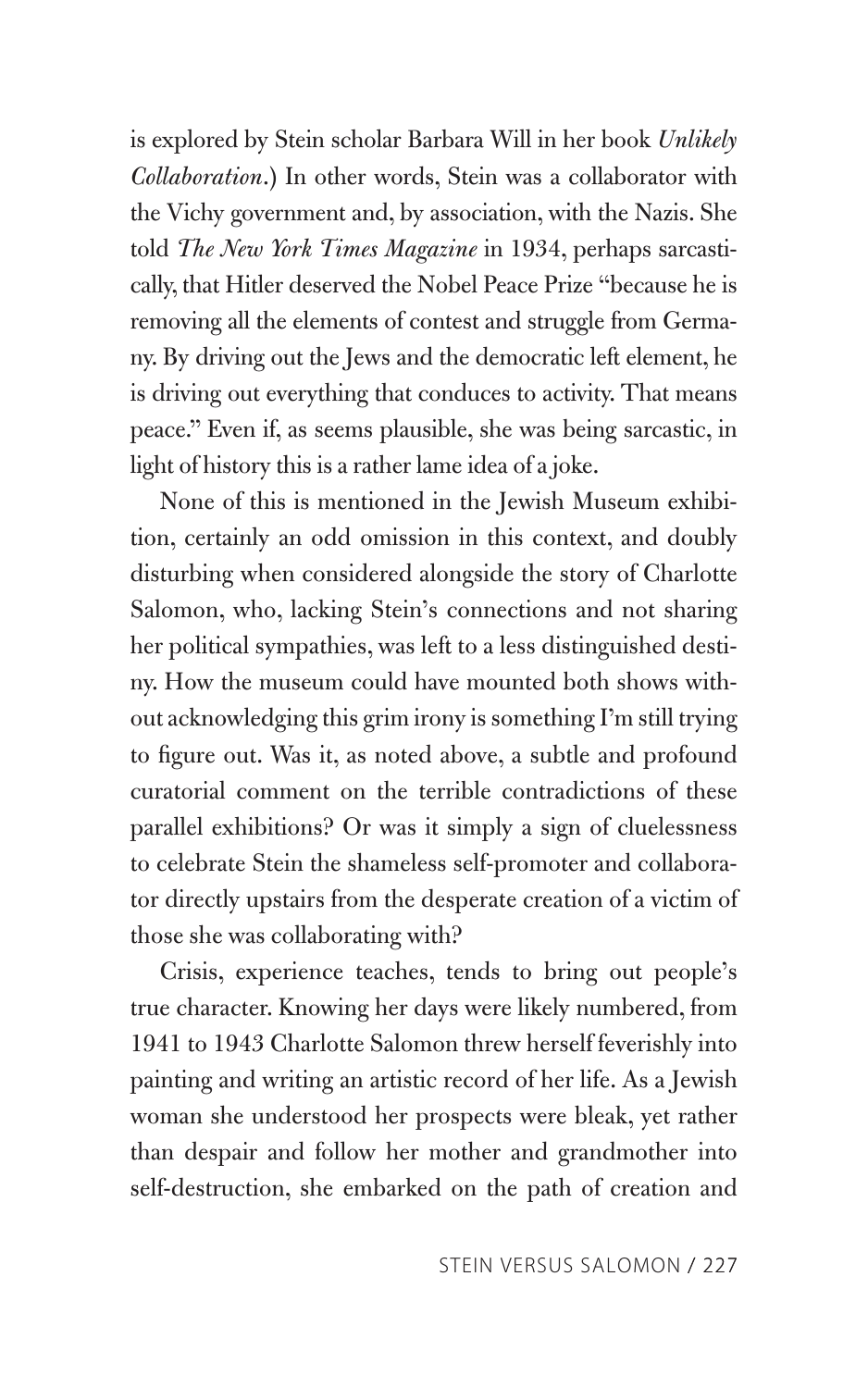managed to leave an extraordinary testimony of her difficult existence. Under such depressing circumstances this strikes me as a remarkably courageous course of action. It does not, as the cliché has it, reveal "the triumph of the human spirit" quite the contrary, her spirit was brutally exterminated—but it does show that a human being can summon the gumption to go down fighting for life in the form of a deathless work of art. In such disheartening conditions I wonder whether I could have risen to the occasion with such creative aplomb.

Stein, in her way, also revealed her character during the war. Her choice was to preserve her privilege (unlike such non-Jewish intellectuals as Beckett and Camus who worked in support of the Resistance) in order not only to live in comfort but to promote her esthetic program. A lifelong conservative Republican, she apparently had no serious problem accommodating herself to a fascist French government in the interest of staying alive and furthering her cause of literary and artistic experimentation. Her commitment to her own genius and creative agenda overrode whatever moral qualms she may or may not have had about the Holocaust in progress all around her. Perhaps she was oblivious or willfully ignorant of the ambient atrocities—and who knows to what lengths people will be driven in their instinct for self-preservation—but there is something exceedingly creepy about her cultivation of her own importance in a such a horrendous historical setting.

That the Contemporary Jewish Museum, of all places, should avoid these questions completely strikes me as nothing less than obscene.

 But such are the politics of cultural celebrity—and of marketing. To raise such questions in public (if indeed they were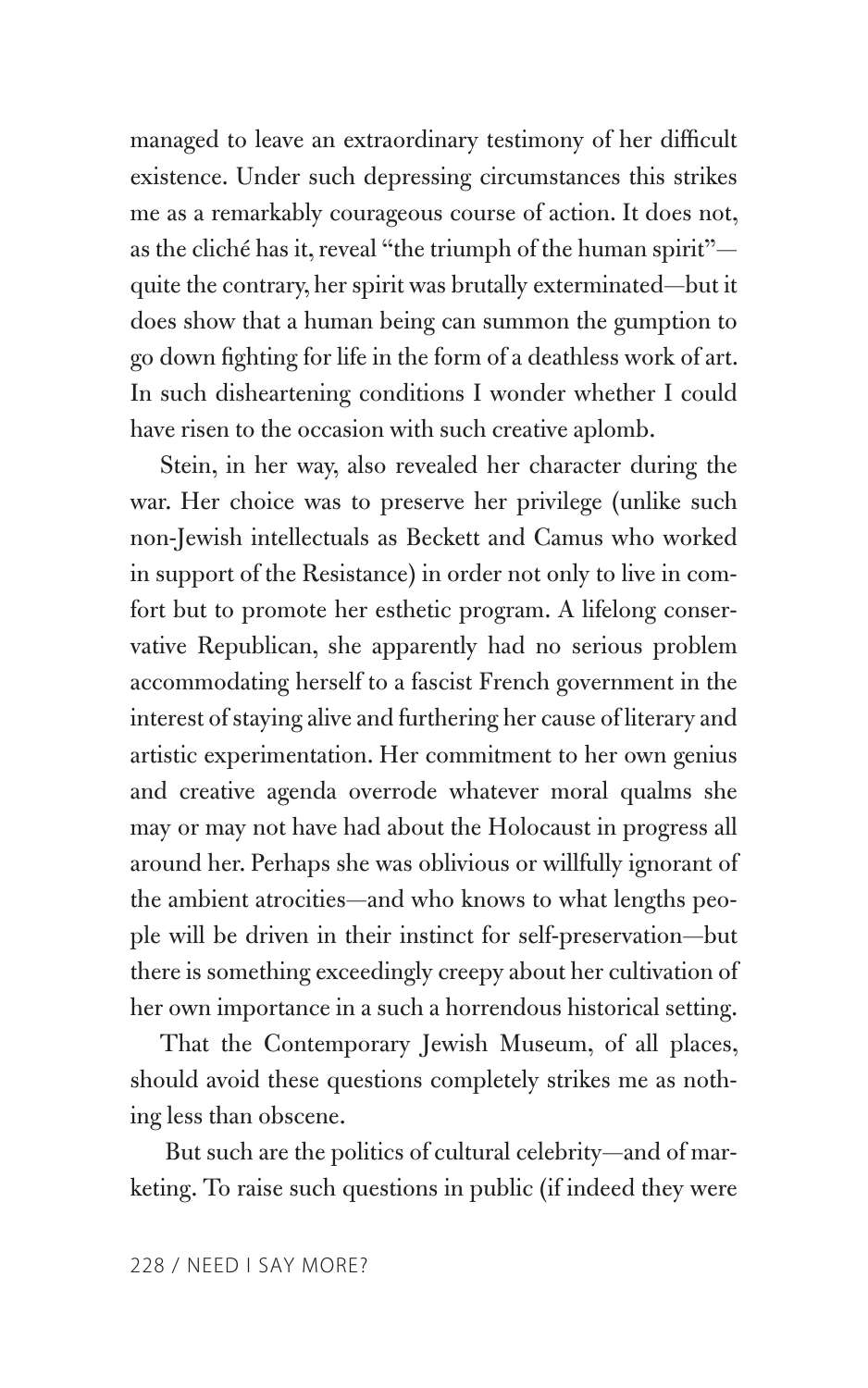privately discussed or debated among the curators) would have utterly changed the tone and poisoned the atmosphere of self-congratulation permeating the Stein exhibition, all the more so in light of Charlotte Salomon's fate.

Equally revealing of the compound ironies embodied by these simultaneous shows was the fact that, on the Friday afternoon when I saw them both, the galleries of the Salomon exhibit were all but empty—affording me the chance to contemplate the art with virtually no distraction, pausing before the artist's pages long enough to absorb their unspeakably sad beauty—while upstairs the Stein show was swarming with voyeurs, just as Gertrude would have wished. She self-fulfillingly prophesied her own immortality, and indeed in this exhibition her particular brand of highbrow exhibitionism reached its apotheosis. She herself, or her enduring afterimage, had become the indestructible artifact. Her writings, patronage and collecting, it seems, were merely means to an end: the creation of her own towering legend.

Stein died at age seventy-two in 1946, and so did not live to witness our current culture of competitive celebrity, but I expect she would have felt fully at home in our multimedia spectacle of personality and taken advantage of every chance to advance her personal fame. Charlotte Salomon, like some geeky graphic novelist or librettist or mixed-media artist, would likely also have made some modest mark in our cultural landscape. But the contrast between these artists' destinies, the triumph of one's indomitable will in the afterlife and the relative obscurity of the other—even though her snuffed-out gifts showed enormous accomplishment and promise—is something I find very hard to accept.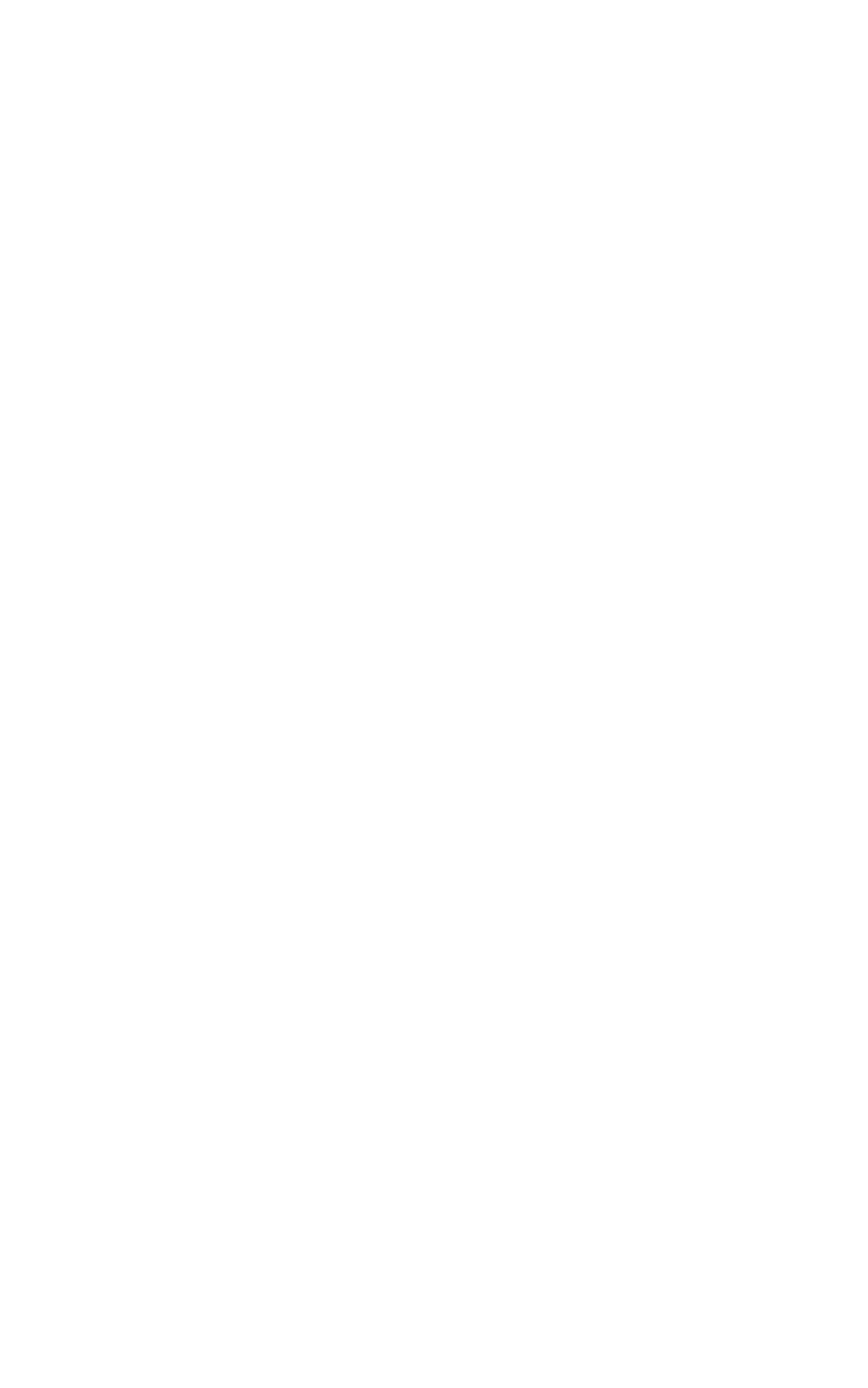## Lorca Rorschachs

[2010]

With the possible exception of Pablo Neruda, who lived nearly twice as long and wrote accordingly that much more, Federico García Lorca is the Spanish-language poet most frequently translated into English. Unlike Neruda, whose voice can often be brought across fairly credibly into a North American idiom, Lorca's poetry is more resistant as an object of translation, harder to "get" as persuasive poetry in English. Partly for this reason, US translators continue year after year to attempt, with varying degrees of success and failure, new versions of Lorca.

There's an amusing anecdote in Neruda's memoirs about the Chilean poet's meeting with his Andalusian counterpart in 1933 in Buenos Aires. According to Neruda (not always a reliable narrator), one evening they were reciting poems to each other when Lorca, listening to Neruda's verse, suddenly climbed into a tree, put his hands over his ears and exclaimed, "Stop! Stop! You're influencing me!"

At the time, both were engaged in experiments with what is commonly called "Spanish surrealism"—Neruda in his *Res-*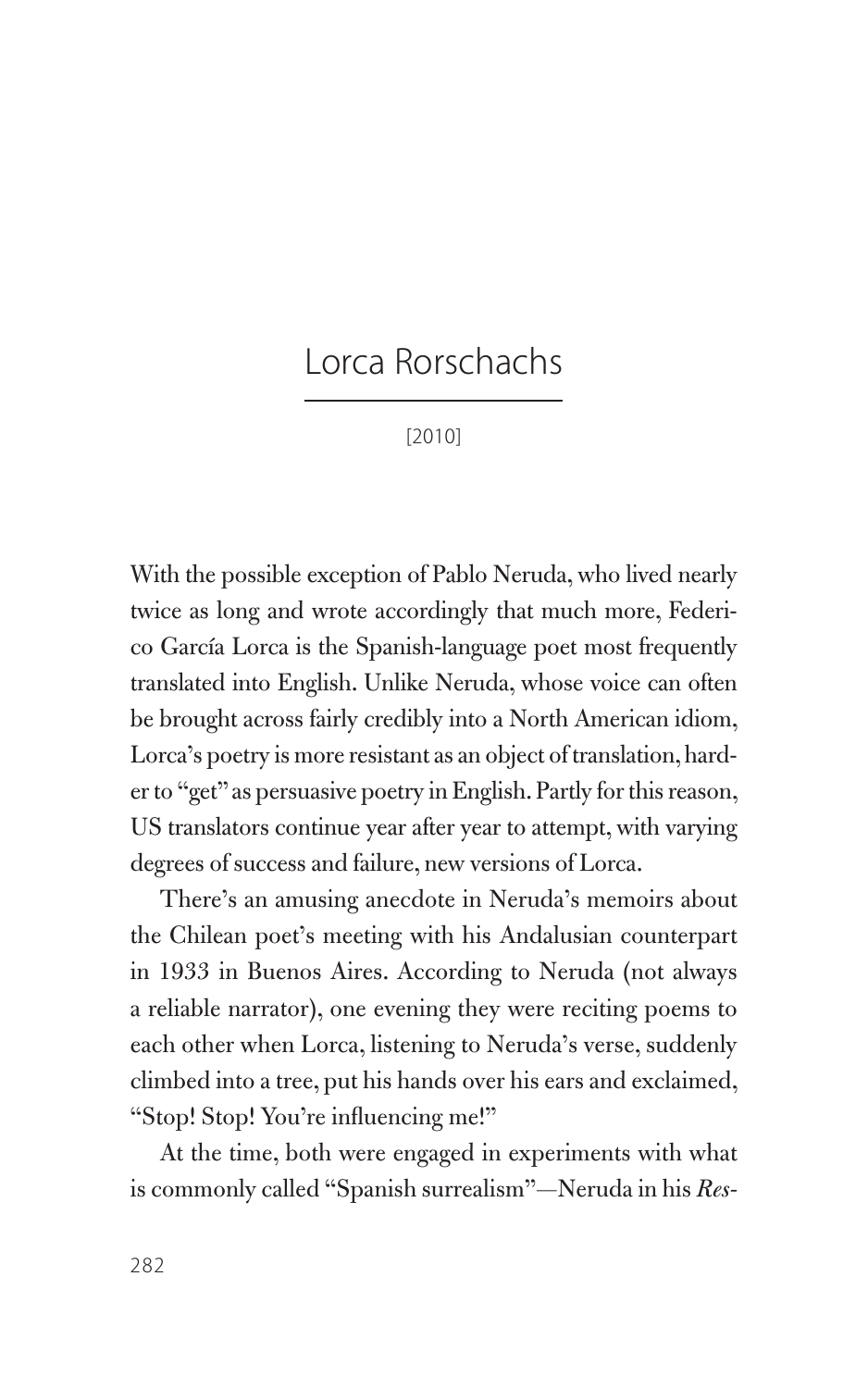*idencia en la tierra* books and Lorca in his *Poeta en Nueva York*—a compositional process (current theorists would call it a "strategy") drawing on subconscious images and intuitive musical associations that at best create surprising and revelatory juxtapositions, often dream- or nightmare-like in their sense of weirdness, mystery, ambiguity or horror. This approach to the surreal had less to do with André Breton and his rational dogma of the irrational than with the sixteenth-century prototype of Luis de Góngora (patron saint of Spain's Generation of 1927, of which García Lorca was a key member), the modernist-baroque example of Nicaraguan Rubén Darío, Freudian ideas of the unconscious, Joyce's stream-of-consciousness technique in *Ulysses*, and the technological and perceptual revelations of the dawning art of cinema. The 1920s in Spain and much of Latin America were a phenomenally fertile time for poetic experimentation, and Lorca and Neruda were among the more notable experimenters.

By the late 1950s and 60s in the United States, translations of both these poets were beginning to appear and their styles beginning to insinuate themselves into the consciousness and practice of US poets in search of alternatives to the prevailing modernist models of Eliot, Pound, Auden and Stevens, on one hand, and the more conservative formalist modes of Tate, Winters, Ransom and Lowell on the other. The Beat, Black Mountain and New York Schools of Donald Allen's seminal anthology *The New American Poetry 1945–1960* were already active and visible but well outside any existing mainstream at the time. Into these fertile fields of avant-garde poetic practice the voice of Lorca especially (as interpreted by his translators) fell like invigorating rain.

The impact of Lorca—or more precisely translations of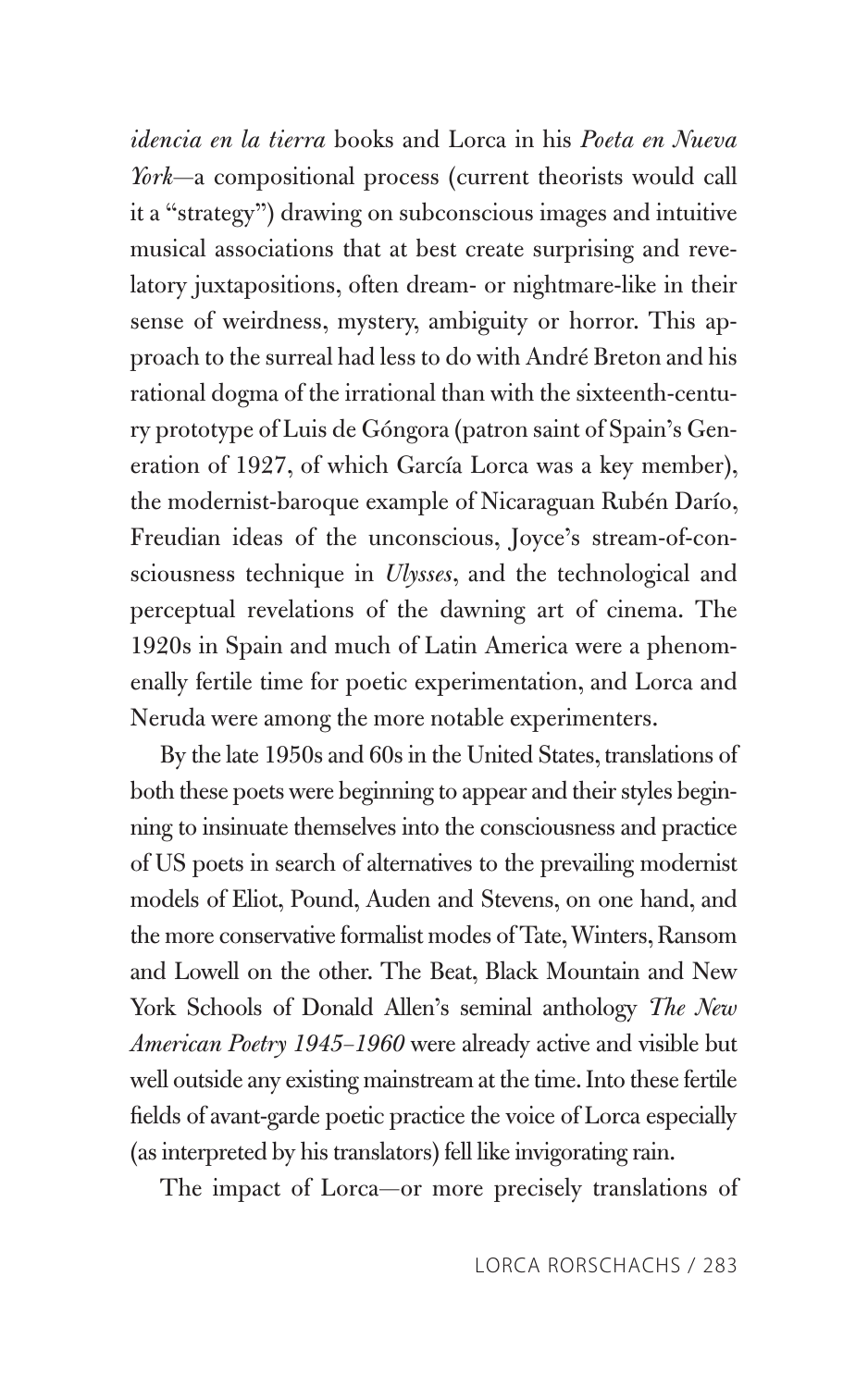Lorca—on mid- to late-twentieth century US poets is the subject of Jonathan Mayhew's insightfully provocative and original cultural-critical essay *Apocryphal Lorca: Translation, Parody, Kitsch*. Mayhew examines the translation and appropriation of Lorca by an interesting range of Americans, from Langston Hughes through Ben Belitt to Robert Duncan, Robert Kelly, Robert Creeley, Robert Bly, Bob Kaufman, Jerome Rothenberg, Allen Ginsberg, Jack Spicer, Paul Blackburn, Frank O'Hara and Kenneth Koch, among others, perceptively analyzing the ways in which these writers (many of them unable to read the original) used Lorca as a point of departure for English versions of various styles and fidelities, and for inspiration and application to their own diverse poetics.

One question Mayhew addresses only glancingly, though it comes up several times in different contexts, is: Why Lorca almost exclusively, instead of other Spanish (or Latin American) contemporaries? Lorca is surely an extraordinary poet, but he happened to come of age as one of a brilliant cohort that included such comparably gifted and accomplished writers as Rafael Alberti, Vicente Aleixandre, Luis Cernuda, Jorge Guillén and Pedro Salinas, any one of whom can be said to be not only in the same league as Lorca but of equal stature. The obvious answer is that Lorca was executed by fascist forces in 1936 at age thirty-eight in the opening days of the Spanish Civil War. Emblematic martyr of the Spanish Republic and of the crushed promise of its progressive culture, Lorca is mourned not only for his prematurely extinguished creative talent but as a symbol of admired political values. For some American poets, the fact that he was also openly gay has only enhanced his allure.

Lorca's dramatic and tragic death, along with his legend-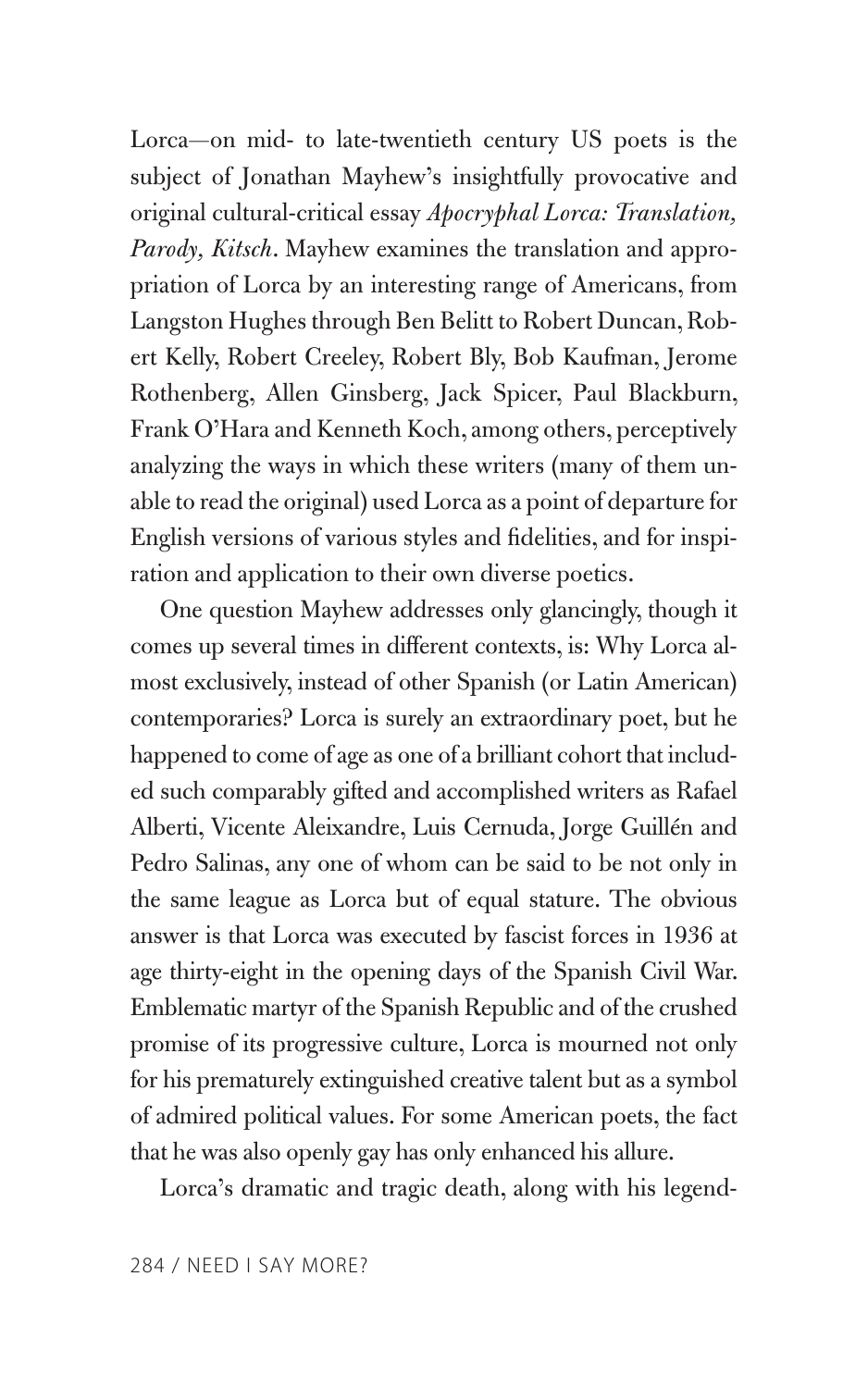ary personality, his social energy and his cultural activism (he organized a touring theater company to bring the classics of Spanish drama to the provinces)—that is, his biography—has as much to do as his poetry with his elevation to such a disproportionately exalted position among his peers. When one takes a close look at his poems, and the ways they have been converted into English, one begins to realize there is both more and less to "Lorca" than meets the eye.

There is in Lorca's verse, from the early folkloric songs and ballads of his native Andalusia through the open-form "surrealism" of *Poet in New York* to the Orientalist lyrics of his final book, *Diván del Tamarit*, a truly unique and unreproducible sound—what W. S. Merwin, in his Introduction to the fiftieth anniversary edition of New Directions' 1955 *Selected Poems*, calls "the fire, the beat and snap and dance" of Lorca's language. His style is characterized by a highly distinctive set of rhythms, tones and musical moves that continue to defy adequate English translation. As much as a more deeply radical poet like Vallejo, I would argue, Lorca is "untranslatable" and surely that's one explanation for the proliferation of Lorca versions by American poets and translators: the less translatable the original, especially when its power can be sensed even in weak translations, the more people are likely to try their hand at catching that elusive *something*.

I had to laugh a couple of years ago when I read on the back of the latest version of *Poet in New York* (by Pablo Medina and Mark Statman) John Ashbery's gushing blurb declaring this "the definitive version of Lorca's masterpiece, in language that is as alive and molten today as was the original in 1930." With all respect to Medina and Statman, who have contributed a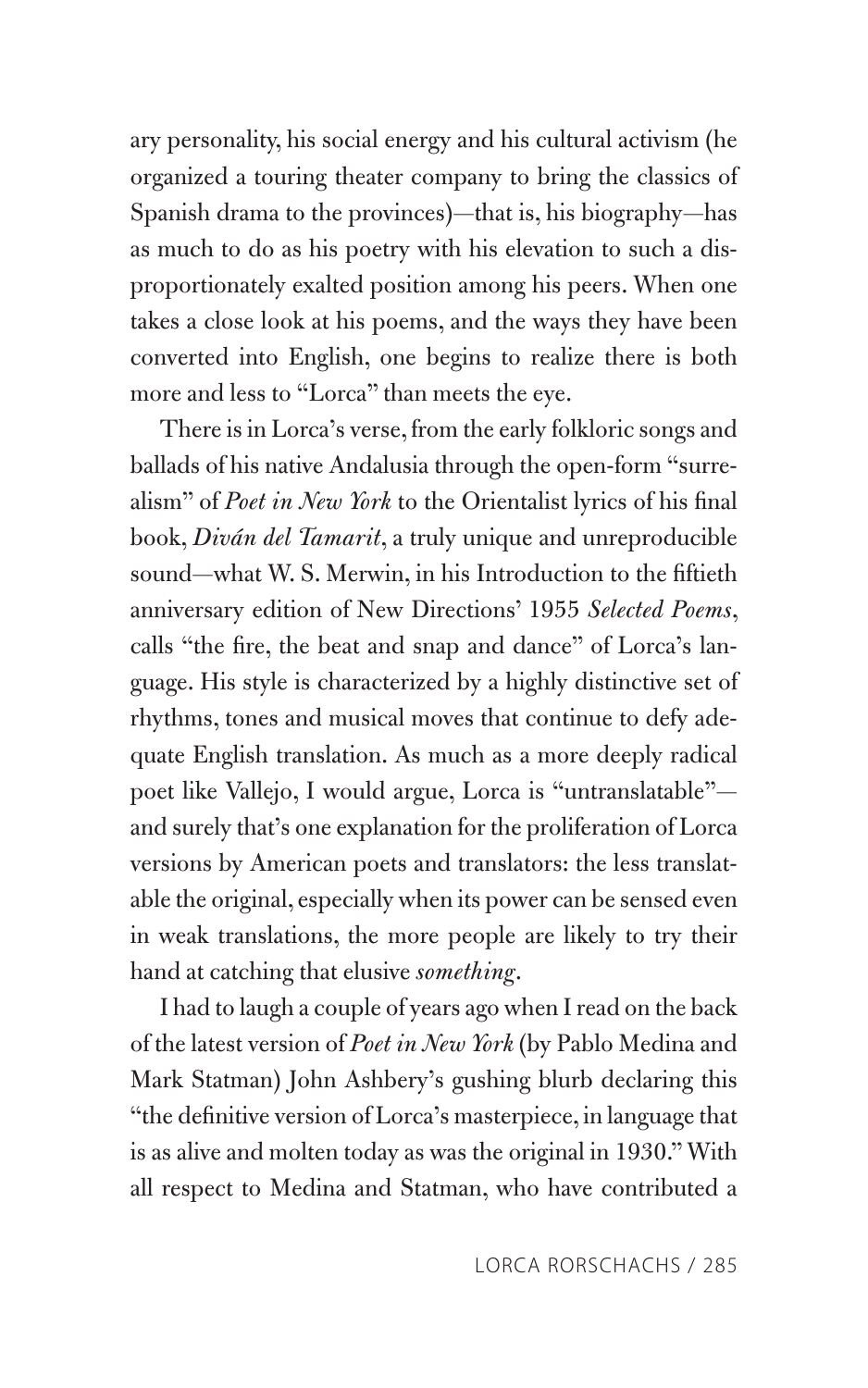useful addition to our cumulative reading of Lorca, Ashbery surely knows that no translation, least of all one of as singular a voice as Lorca's, is definitive. This sort of bad faith is a blatant example of promotional hype overriding critical integrity—typical perhaps, but unfair to less-sophisticated readers who may think, well, if John Ashbery says so, it must be true.

The truth is there is a Lorca industry devoted to exploiting his legend with the primary motive of selling books more than of advancing our exposure to and appreciation of the greatest poetry in Spanish. Mayhew, a scholar of more recent peninsular poetry, observes acutely that there is virtually no interest among US poets and publishers in post-Lorca Spanish poets. I would add that even among the poets of Lorca's generation, many of whom by now have been translated into English (not always with consummate skill or success, but some of them very well), none has received anywhere near the attention that Lorca has, and it isn't on account of any deficiency in their writing.

Like Frida Kahlo, a perfectly good painter turned into a marketing gimmick for t-shirts, coffee mugs and other kitschy tchotchkes, García Lorca—as Mayhew demonstrates—has been diminished and caricatured through his conversion into a domestic American icon, reduced to a *duende*-driven folksy Gypsy Negrophilic primitive hipster gay surrealist whom various factions and individuals jump to exploit at their convenience for their own sectarian and personal purposes. Lorca the actual poet and his work, meanwhile, remain unplumbed even as they are appropriated tirelessly by their admirers. While I was reading Mayhew's book a journal arrived in the mail, the *Coe Review*, a student-edited publication from Coe College in Iowa, which included a poem by Lyn Lifshin—a prolific small-press poet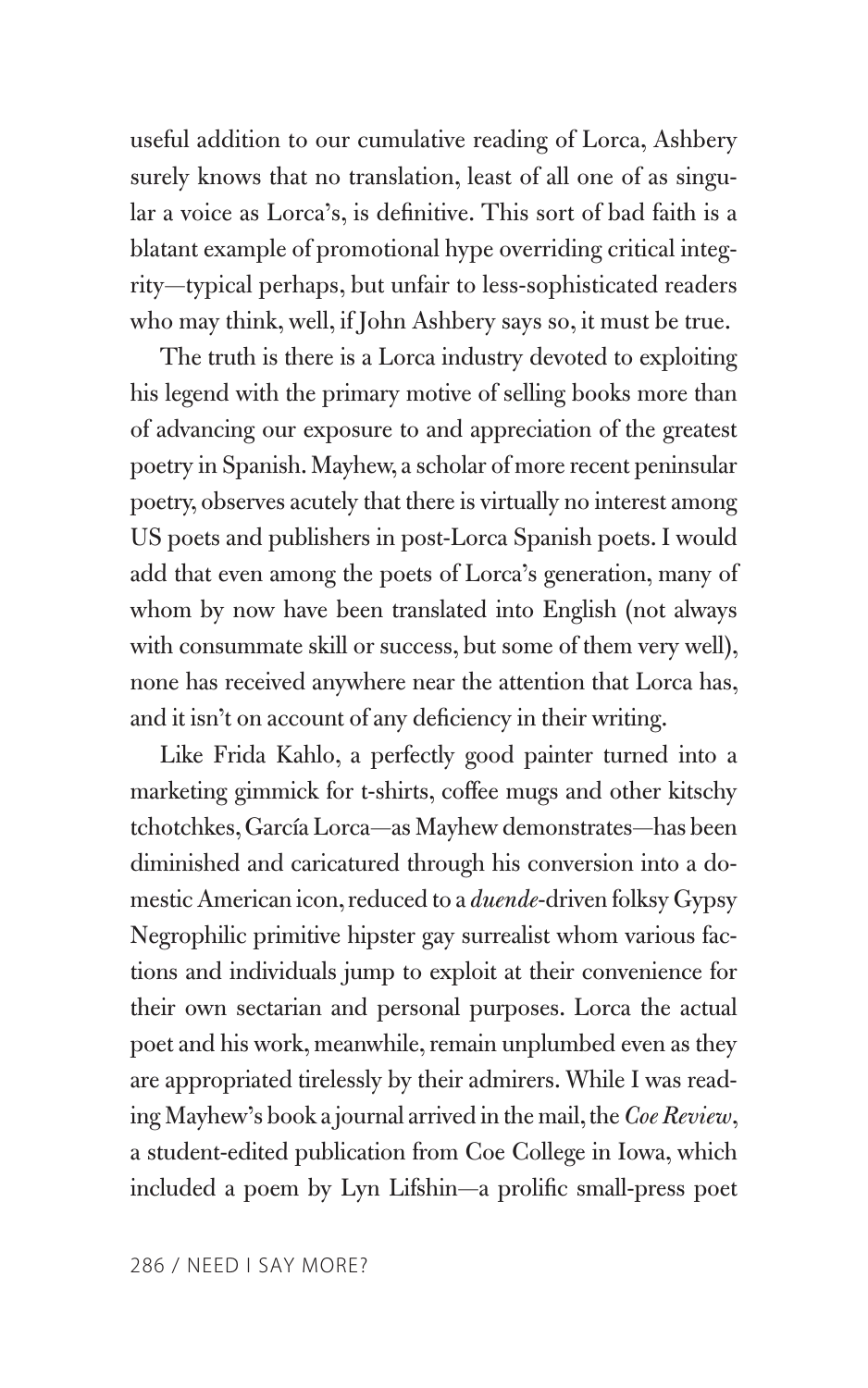published widely over the last four decades—called "Sleeping with Lorca," which begins: "It's not true, he never chose women. / I ought to know. It was Grenada [sic] and / the sun falling behind the Alhambra was / flaming lava…" The poem goes on to recycle "green I want you green" and "5 o'clock in the afternoon" and various other now-cliché *Lorquismos* including "gored bull" metaphors for sex, as if to illustrate the half-baked stereotypical Lorca exploitation Mayhew spends much of his book exposing, and which, as Lifshin proves, continues.

The irony is that Lorca himself, for much of his brief career, adopted the persona of what Borges called, on seeing him in Buenos Aires where he delivered his famous lecture on the *duende*, "a professional Andalusian." His friends Luis Buñuel and Salvador Dalí titled their groundbreaking surrealist poem-film *An Andalusian Dog* as an inside joke on Lorca, who due to his winning personality and versatile genius was something of a legend even in his own time.

Writing from exile in Mexico some twenty-five years after Lorca's death, Luis Cernuda addresses his old friend in a poem called "Otra vez, con sentimiento" ("Once More, with Feeling"); he recounts the way one contemporary critic laid claim to Lorca by calling him "my prince." The poem concludes:

*The appropriation of you, which you wanted Nothing to do with when you were alive, Is what now seems to me so utterly strange. The prince of a toad? Isn't it enough For your countrymen to have killed you? And now stupidity succeeds the crime.* [my translation]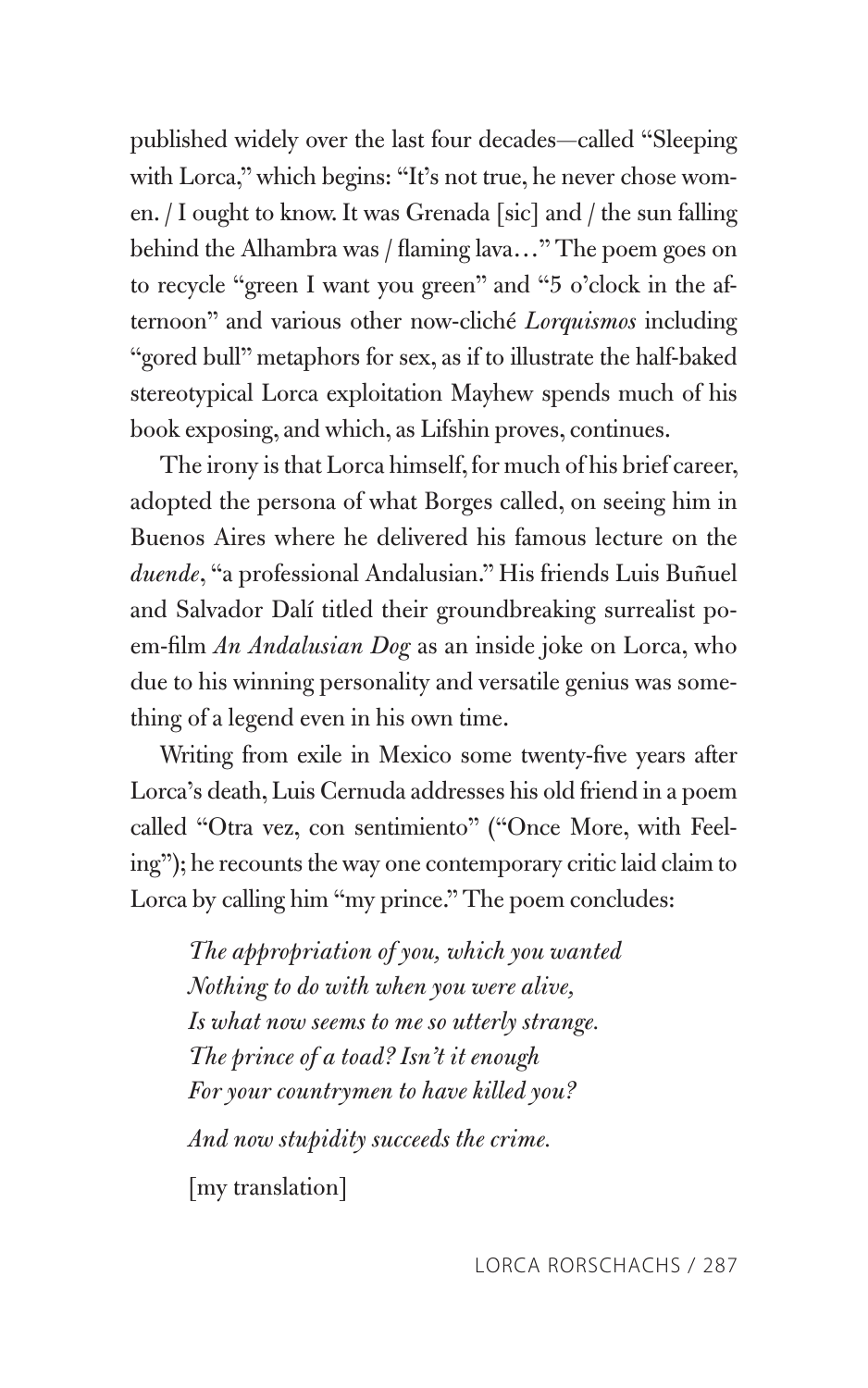Cernuda was objecting, in the early 1960s—the same time interest in Lorca was first peaking in the US—to the exploitation of Lorca's image and memory by Spanish poets and critics who remained in Spain during the years of the Franco dictatorship, and to the "appropriation" of Lorca's angelic aura for their own self-aggrandizement. If not all American poets and/or translators have been quite so shameless in their use and abuse of Lorca, Mayhew shows convincingly the various ways in which each individual US writer has recreated the Spaniard (whether in translation or in their original poems) in his own image. If a book is a mirror, as Auden said, then Lorca's writings are a Rorschach test.

Mayhew is especially hard on Belitt and Bly for their early and influential crimes against Lorca's original Spanish. Belitt's infamously incomprehensible embellishments of Lorca's already complex yet powerful New York poems, and Bly's flattening of Lorca's style into a prosy middle-American vernacular, are taken apart by Mayhew with keen intelligence and a verve driven by personal indignation. While more respectful than Bly ever was in attacking his contemporaries, Mayhew pulls no punches in declaring the "vandalism" and damage done to Lorca and his readers by the likes of Bly and Belitt.

While there is surely justification for this critical judgment, both Bly and Belitt, each in his way, at least brought Lorca to greater public attention, so that others (provided they could read the Spanish) might look more closely at the originals and arrive at their own readings. While Bly's polemical cheerleading for "leaping poetry" unfortunately leaked into creative writing programs everywhere and infected countless MFAs with cheap "deep-image"-ry, by making such a spectacle of himself as a Lorca promoter Bly opened a number of interesting arguments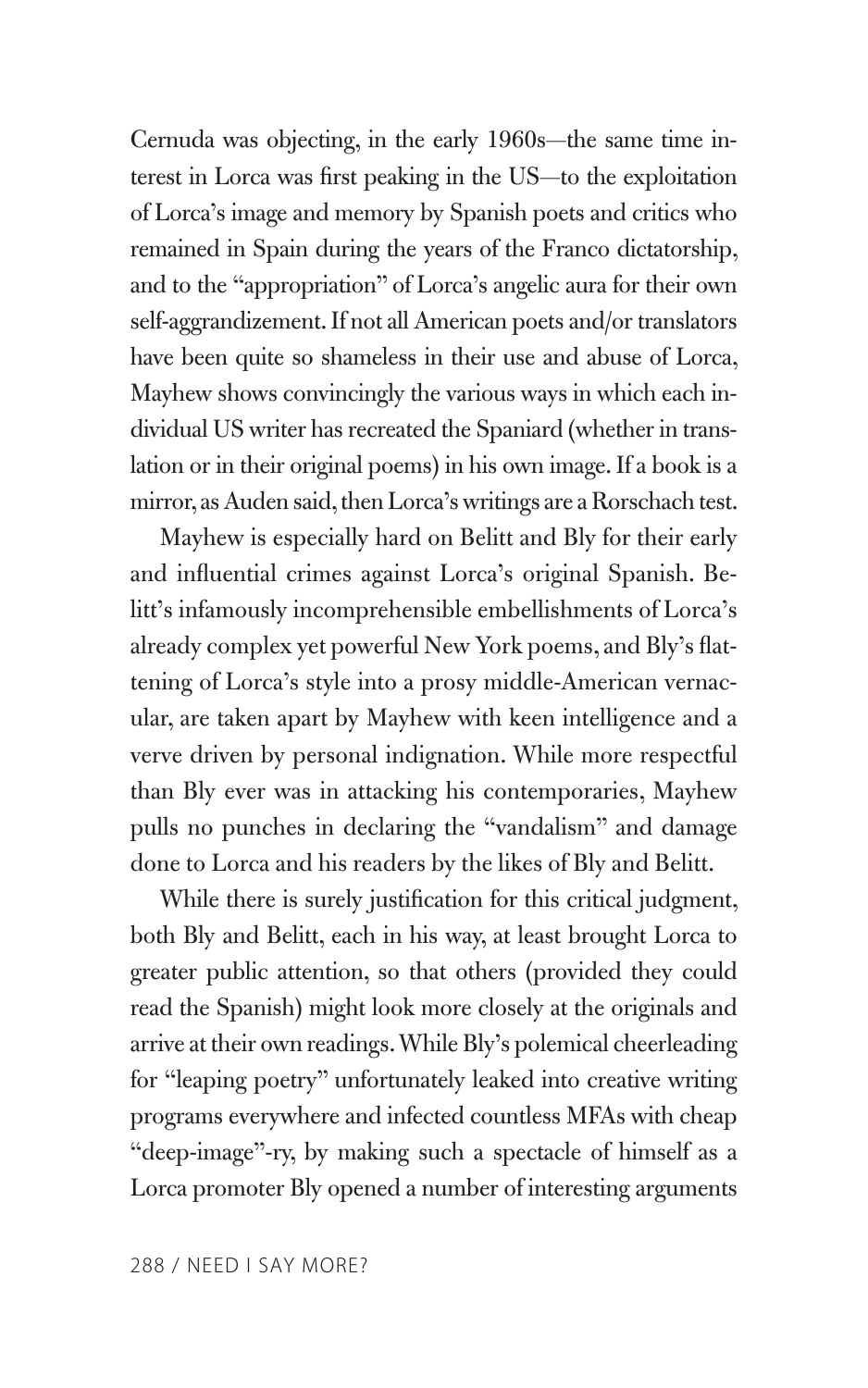about American poetry, arguments that are still going on, and of which Mayhew's excellent book is an example.

Belitt, for his part, despite his egregious violations of Lorca's verse, did *in principle* set an example for the only promising approach to Lorca translation: not an obedient adherence to the letter of the original but a re-creation of it in somehow analogous terms. While it's true that Belitt failed spectacularly to create an English comparable to Lorca's Spanish, he demonstrated—for those perceptive enough to notice—that this is *conceptually* the only method that might yield, in the hands of an imaginative and technically skilled enough poet/translator, something like the experience of the original.

In the most illuminating chapters of *Apocryphal Lorca*, the ones on Frank O'Hara and Kenneth Koch, Mayhew shows how these two New York poets, neither of whom read Spanish and both of whom were in fact more Francophile in their literary tastes, adapted Lorca somewhat irreverently, via a certain campiness in O'Hara's case and in Koch's by very witty parody, in truly creative transformations that in some essential way are truer to the spirit of Lorca than the thrift-shop spirituality of the *duende*-invokers or the fatuousness of the romantic swooners over Lorca's Gypsy soul.

While Koch, in his delightful Borgesian "Some South American Poets," dazzlingly caricatures the mystification of Hispanic poetry in US culture of the 1960s, his good-natured tone reveals that he is not ridiculing the originals but slyly critiquing the naïveté of their North American adaptors. Koch's very funny and inventive parodies are actually a greater homage to Lorca than many more earnest tributes by Koch's contemporaries. This is one of Mayhew's most astute and useful insights.